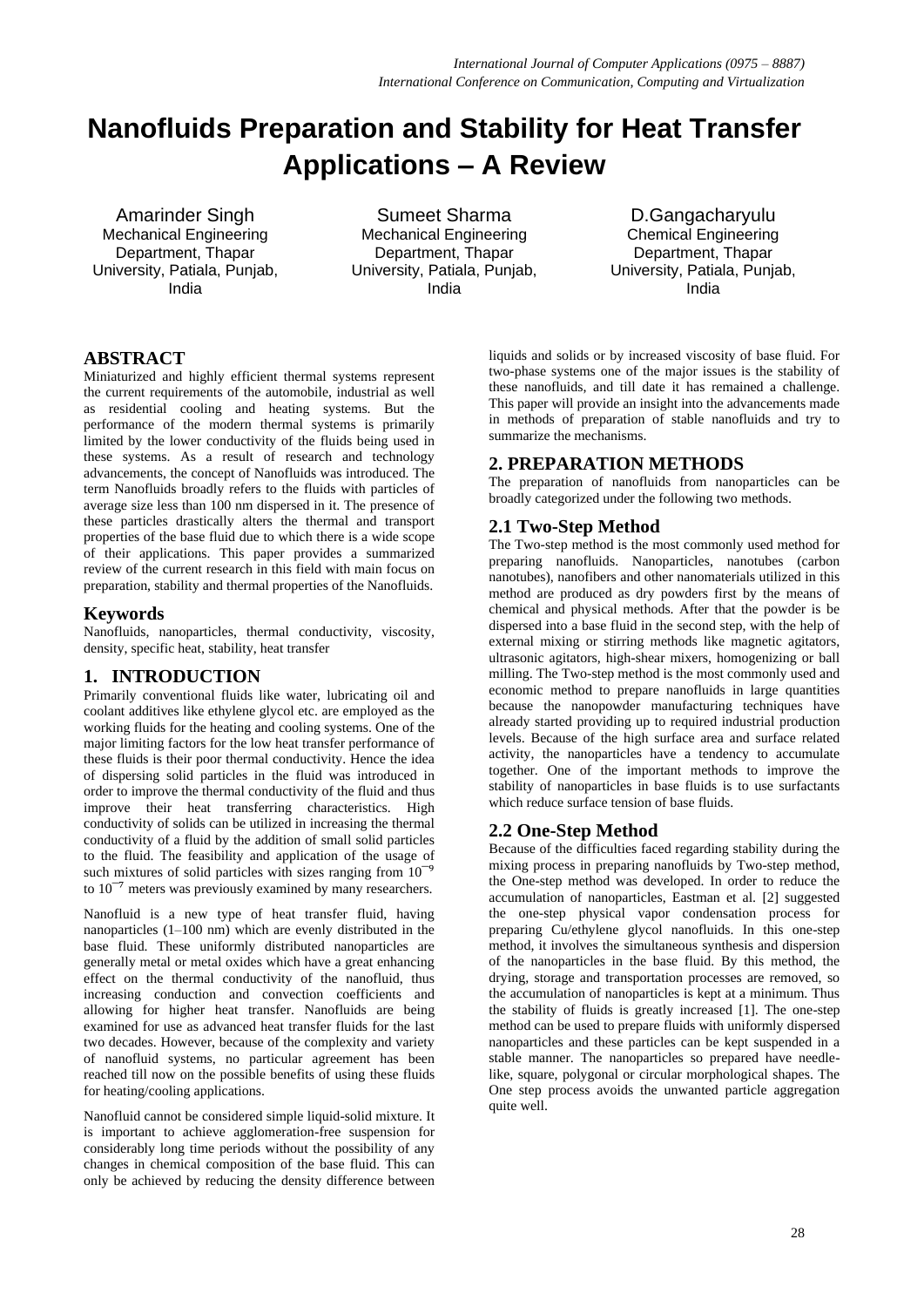## **3. STABILITY ANALYSIS**

The sticking together of particles termed as agglomeration leads to settlement of the dispersed particles. Prolonged agglomeration can result in large deposits of particles which can further result in clogging, especially in case of micro channels where the fluid passages are already very small. Hence stability is also an important factor that needs to be considered.

## **3.1. Methods for Evaluating Stability**

#### *3.1.1 Sedimentation method*

This method is the simplest method for evaluation of stability [3]. An external force is utilized to initiate the sedimentation. The sediment weight or the sediment volume measured after the predetermined time period represents the stability. They are said to be stable if the dispersed particle concentration remains constant with respect to time. The sedimentation method was utilized by Zhu et al. [4] during experimentation in order to establish graphite suspension stability. Most researchers capture photographs of the samples at regular time intervals for 24 hours after the nanofluid sample is prepared to determine sedimentation and hence conclude its stability [5, 6]. The only drawback of sedimentation method is the long period for observation it requires. Therefore it can be expedited by the action of a centrifugal force by placing the sample in a setup to spin it at a speed of around 3000 rpm [7]. This improved method for sedimentation is termed as Centrifugation method.

#### *3.1.2 Spectral analysis method*

Spectral absorbency analysis is also an efficient method to study the stability of nanofluids. Generally the relationship between the absorbance intensity & concentration of particles in the fluid is linear. If the nanoparticles dispersed in the fluid have a characteristic absorption band in the region of 190– 1100 nm wavelength, then it is a simple and reliable method to establish the stability of nanofluids. It utilizes UV-visual spectral analysis. Its advantage is that it gives quantitative results with respect to concentration of nanofluids [8].

#### *3.1.3 Zeta Potential Analysis*

Zeta potential is defined as the potential difference between dispersion fluid and the layer of stationary attached to the surface of the dispersed particles. It represents the degree of repulsion amongst similarly charged adjacent particles. The Zeta potential can be either positive or negative. Therefore suspensions with a high value of zeta potential are considered to be electrically more stable as compared to suspensions with low zeta potentials. The values of zeta potential ranging from 40-60 mV are believed to be highly stable. Kim et al. [9] performed zeta potential analysis for Au nanofluids and observed acceptable stability. Zhu et al. [10] studied Aluminawater based nanofluids at various pH levels and at different surfactant concentrations.

#### *3.1.4* L*ight Scattering and Electron Microscopy techniques*

Imagery analysis of the nanofluids can be done by using electron microscope namely Scanning Electron Microscope (SEM) or Transmission Electron Microscope (TEM).Usually TEM is preferred over SEM in case of nanofluids and most of researchers utilize TEM for their characterization. Cryogenic transmission electron microscope has the capability to provide a more powerful and reliable characterization technique but its available in very few laboratories. Sanning Probe Microsopy (SPM) did not find much use for characterization. A very simple method represents particle size analysis on basis of

Dynamic Light Scattering (DLS). Most researchers have utilized DLS technique to determine for particle size distribution and then corroborate the results with TEM as main characterization tool. Other important characterization tools for the structure and morphology nanoparticles are the Small Angle X-ray Scattering (SAXS) and Small Angle Neutron Scattering (SANS).

#### **3.2 Methods to Increase Stability**

#### *3.2.1 Use of Ultrasonic Agitators*

After nanofluids have been prepared, agglomeration may occur over time which can result in even faster sedimentation rates of particles because large clustered particles show the tendency to settle down quickly under the action of gravity alone. Ultrasonic agitation can break those clustered particles back into individual particles and it depends on how long the nanofluid sample was kept in the agitator as demonstrated by Manson et al. [11]. Wang et al. [6] Investigated two different nanofluids; carbon black-water and silver-silicon oil and they utilized high energy of cavitation for breaking clusters among particles and again it was observed that there were less clustered particles in samples that were kept in agitator for longer time durations [12].

#### *3.2.2 Surface modification techniques*

This technique does not require a surfactant. It involves the addition of functional particles into the base fluids which are capable of providing very stable nanofluids. There are several of examples of these modification techniques. Yang et al. [13] experimented with addition of silanes to the surface of silica nanoparticles in the solution. It was observed that there was no deposition layer formation on the heating surface after the pool boiling process. Another way to increase stability of carbon nanotubes is by adding hydroxyl groups onto their surface [14]. These techniques, although complex, have shown to increase stability of nanoparticles that otherwise tend to agglomerate. Another test was conducted to synthesize nanofluids containing single as well as double walled CNTs by wet mechanochemical reaction without the use of surfactants. Data from the infrared spectrum & zeta potential tests represented that hydroxyl groups had attached onto CNT surfaces [16].

#### *3.2.3 Surfactant Addition*

Surfactants added in nanofluids are also termed as dispersants. It is an easy and economical method to achieve the stability of nanofluids. Surfactants tend to have an effect on surface characteristics even when added in small quantities. They consist of a hydrophobic portion called the TAIL which is generally a long-chain hydrocarbon, and a hydrophilic portion called the HEAD. They are added to increase the surface contact of two materials which is also termed as wet ability. Generally in case of two-phase systems, the surfactant tends to position itself at the interface of the two phases and maintains a degree of continuity to some extent between the particles and the base fluid. Depending upon the type of the head, they are broadly classified into four categories namely a) nonionic (without any charge groups in its head), b) anionic ( negatively charged head groups) c) cationic (with positively charged head groups) and d) amphoteric (with zwitterionic head group). Selection of the right type of surfactant is very important. Generally if the base fluid used is polar solvent then its necessary to select water-soluble surfactants otherwise oil soluble ones can be selected. In the case of nonionic surfactants the solubility through hydrophilic/lipophilic balance (HLB) value can be evaluated. A lower HLB value indicates more oil soluble surfactants, whereas a higher HLB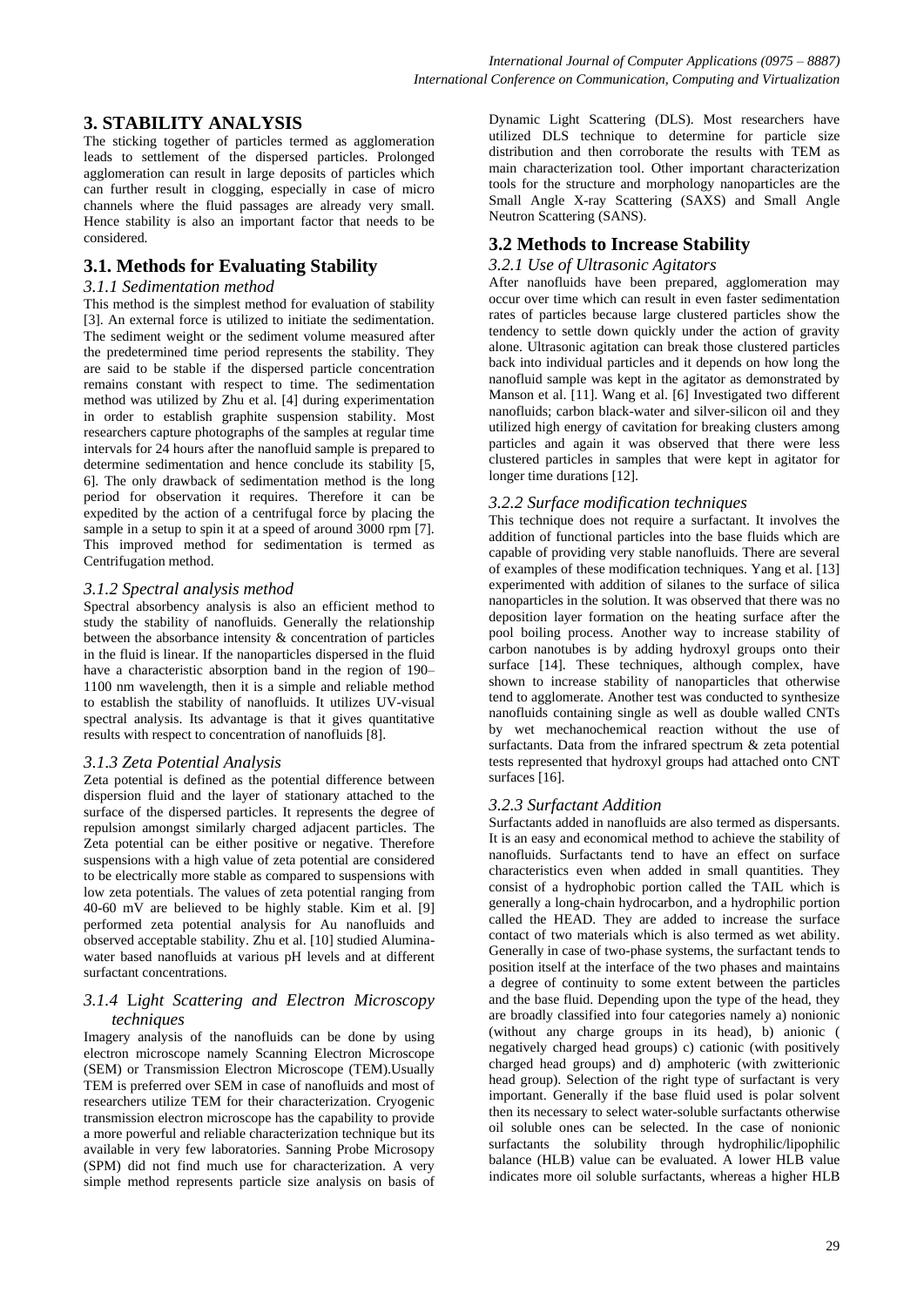number represents a more water-soluble surfactant. Although it is an effective way to increase stability of nanoparticles, it can lead to several problems like contaminating heat transfer media, produce undesirable effects like foaming etc. during heating or cooling, effect thermal properties of the nanoparticles and base fluid like reduced enhancement in thermal conductivity [15].

# **4. THERMO PHYSICAL PROPERTIES**

Experimental studies have shown that the thermal conductivity of nanofluids largely depends on different factors like particle volume fraction, material used, particle size and shape, base fluid used and also the temperature. The amount and types of additives along with the acidity of the nanofluid were also responsible in the enhancement of the thermal conductivity. Dynamic thermal conductivity along with the viscosity are largely dependent on volume concentration of nanoparticle and other parameters like particle shape and its size distribution, mixtures used and slip mechanisms, dispersants, etc. Studies have also showed that thermal conductivity and viscosity both increase by adding nanoparticles in the base fluid as compared to the base fluid itself. So far till date many theoretical and experimental values have provided us with various correlations that have been proposed for thermal conductivity as well as viscosity of these fluids. However, till now no general correlations have been developed because of lack of mutual understanding on their mechanisms.

# **4.1. Effects on Viscosity**

The particles when dispersed in a fluid may come close to each other and form aggregates of sizes greater than the original particle size which, as a result, tend to settle down due to gravity. Stability in nanofluids means that there is very low aggregation of the particles. The aggregation rate is practically determined by the collisions frequency and the probability of particles joining together during collisions. Another research was done to analyze the dispersion and stability characteristics of nanofluids prepared by dispersing CuO nanoparticles. The behavior characteristics based on concentrations by volume at high pressures of 45 MPa and viscosity at atmospheric pressure were investigated experimentally. It was observed that the effect of particle size on density was not substantial but still it could not be ignored. Also the viscosity differences were very large and required to be taken into consideration for practical applications. These viscosity differences could be explained qualitatively with the help of a theory explaining both, the state of aggregation and the distribution of particle size of the nanofluid. Tran X. Phuoc et al [17] have given some experimental observations based on the shear rate effects and particle concentrations by volume on the shear stress and the viscosity behavior of nanofluids prepared by dispersing  $Fe<sub>2</sub>O<sub>3</sub>$  along with Polyvinylpyrrolidone (PVP) or Polyethylene oxide, (PEO), as a dispersant. The observations made clearly show that these fluids experienced a yield stress and behaved like shear-thinning non-Newtonian fluids. The yield stresses were reduced to Newtonian limit, as the particle volume fraction was reduced but still existed at low particle concentrations by volume.

## **4.2. Effects on Thermal Conductivity**

A large number of experimental and theoretical studies have been conducted in the literature to determine a standard correlation for thermal conductivity of nanofluids. M.M. Elias et al. [18] presented a research paper for the thermo physical properties of  $Al_2O_3$  nanoparticles dispersed into water along with ethylene glycol used as coolant in automobile radiator.

The nanofluids were prepared by the two-step method utilizing an ultrasonic homogenizer but without any surfactants. Thermo physical properties like conductivity, viscosity and specific heat were determined at different volume concentrations of nanoparticles at different temperatures. The results showed that thermal conductivity, viscosity, and density of the nanofluid increased when the particle concentration was increased but the specific heat of nanofluid showed a decrease. Moreover, with increase in temperature, thermal conductivity and specific heat were increased but the viscosity and density were decreased.

Madhusree Kole, T.K. Dey [19] investigated the viscosity of the nanofluid synthesized from alumina nanoparticles dispersed in commercial car coolant. The nanofluid mixed with predetermined quantity of oleic acid surfactant was observed to be stable for more than 80 days. The effects of volume fraction and temperature on viscosity were determined. Whereas the pure base fluid exhibited Newtonian behavior at the measured temperature, it changed into a non-Newtonian fluid after the addition of a small quantity of alumina nanoparticles. Their results prove that viscosity of the nanofluid increased with increasing concentrations and decreasing temperatures. Most of the previously predicted models under estimate the values of the measured viscosity. Dependence of the nanofluid viscosity on volume fraction is predicted quite well by most of the given correlations for nanofluids that consider the effect of Brownian motion of nanoparticles. Similar results were given by other researchers also [32].

L. Syam Sundar et al. [20] investigated the experimental and theoretical effect on thermal conductivity and viscosity of magnetic  $Fe<sub>3</sub>O<sub>4</sub>$  water nanofluid. The nanofluid was synthesized by first preparing  $Fe<sub>3</sub>O<sub>4</sub>$  nanoparticles utilizing chemical precipitation method, and then a sonicator was employed to disperse them in water. Thermal conductivity & viscosity were observed to increase with increasing particle concentration. Viscosity enhancement was more as compared to thermal conductivity enhancement at any given concentration & temperature. Theoretical correlations were predicted to give the properties of nanofluids without having to revert back to the Maxwell and Einstein correlations, respectively.

## **4.3. Heat Transfer and Pressure Drop**

The effective enhancement of thermal conductivity is very important for the improved heat transferring behavior of the fluids. Various other variables also play important roles in the observed results. For instance, the heat transfer coefficient in the case of forced convection in tubes may be affected by several physical quantities that are related to the fluid as well as geometry of the given process system through which the flow is being tested. These quantities often are the intrinsic properties like thermal conductivity, specific heat, density or viscosity of the fluid as well as the extrinsic system properties like the tube diameter, length, flow velocity etc. A.A. Abbasian Arani et al. [22] investigated the effect of nanoparticle concentration on the convection heat transfer coefficient along with pressure drop of  $TiO<sub>2</sub>$  water nanofluids with particle concentration between 0.002 and 0.02 by volume and Reynolds ranging from 8000 to 51,000. The experimental setup used was a horizontal double tube counter-flow type heat exchanger. The results showed that by increasing the Reynolds number or particle concentration, the convective heat transfer capability increased. But it is well known that all nanofluids show higher Nusselt number as compared to the distilled water itself. But for using the nanofluid at higher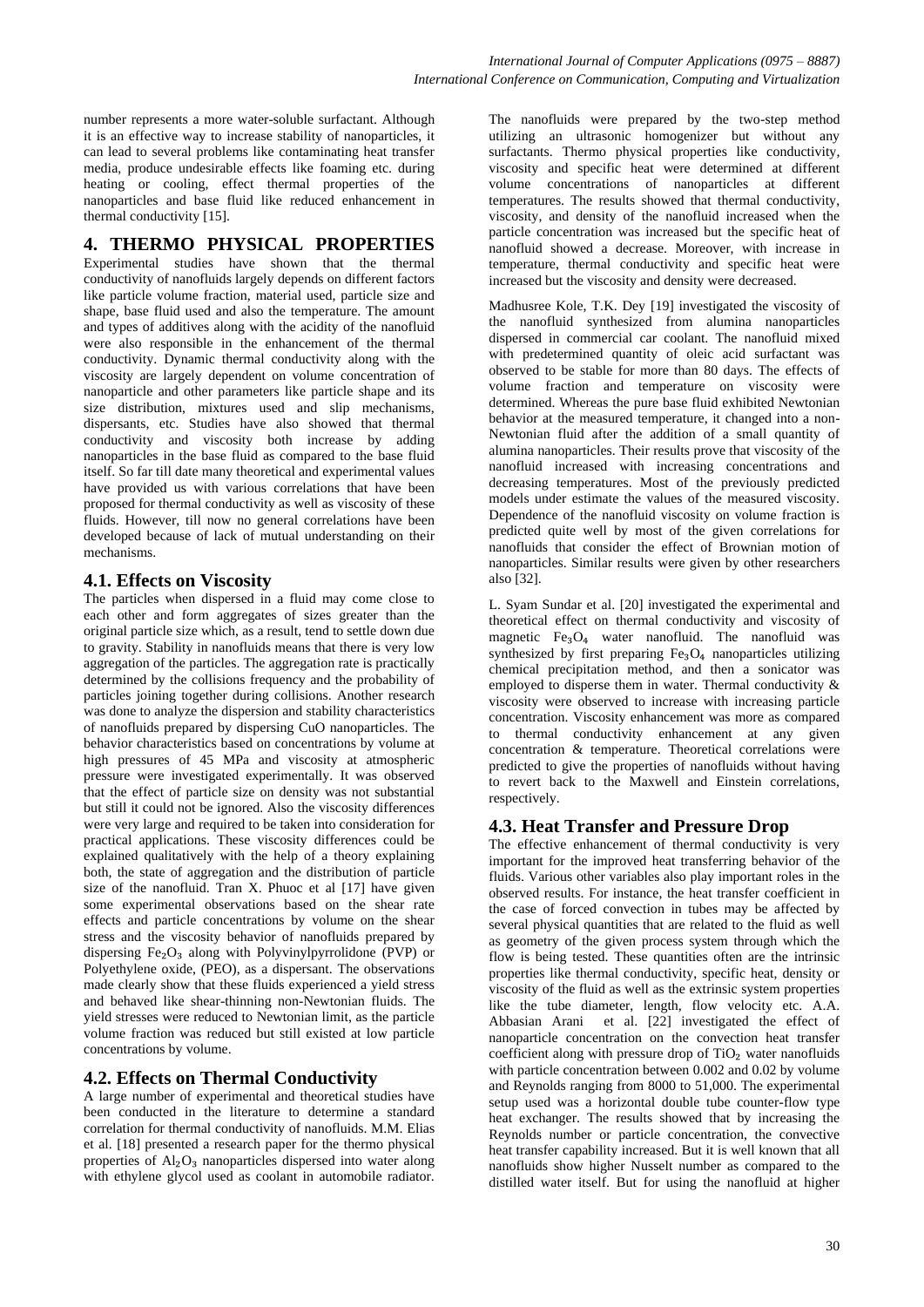Reynolds number, much more pumping power was required to compensate for the pressure drop in nanofluid, whereas the increase in the Nusselt number with respect to all Reynolds numbers is approximately the same. Hence the use of nanofluids at higher Reynolds numbers as compared to lower Reynolds numbers shows very less benefits. Deepak Kumar Agarwal et al. [23] studied the turbulent convective heat transfer characteristics of kerosene-  $Al_2O_3$  nanofluid in a horizontal circular experimental configuration using a closed loop setup. The purpose was to identify the possibilities of use of kerosene- $Al_2O_3$  nanofluid in the regenerative cooling of the thrust chamber in a semi-cryogenic rocket engine. The particle size variation effects, effects of concentration from 0.05% to 0.5% and effects of Reynolds number on convective heat transfer & pressure drop were explained. Heat transfer performance of the nanofluid is calculated with respect to identical Reynolds number, Peclet number and velocity. Further detailed study of experimental data predicted that in most cases, heat transferring properties were significantly higher as compared to the pure base fluid i.e. kerosene. Higher increase in heat transfer coefficient was noticed for larger sized particles compared to smaller sized ones although the measured thermal conductivity was showed to be higher for smaller sized particle. A correlation to determine the total heat transfer characteristics of nanofluids is also determined, which indicates the advantages of these fluids with respect to their thermo physical properties. The observations also highlight the importance of Prandtl number in convective heat transfer characteristics.

Vahid Delavari, Seyed Hassan Hashemabadi [24] attempted to explain turbulent & laminar flow heat transfer characteristics by simulation of nanofluid flow in flat tube in 3D by using computational fluid dynamics (CFD). The behavior and characteristics of pure water & pure ethylene glycol were compared with the observed results. The heat transfer coefficients from both methods were compared with those of different particles concentrations. A minute change in the friction factors was observed in the system and the convective heat transfer coefficient of the second model was quite different from that of the first model.

## **1. APPLICATION OF NANOFLUIDS**

The concept of nanofluids came into existence about two decades ago. Their potential in heat transfer or cooling applications has continuously attracted increasing attention. Up till now, there were some research papers which presented overviews of different aspects of these nanofluids. Because of higher density chips, the design of more compact electronic components makes heat dissipation even more difficult. All advanced electrical or electronic devices are facing heat management challenges due to the increased levels of heat generation and the reduction in the surface area for heat rejection or dissipation. So a reliable heat management system is very important for the continuous and smooth working of these modern electronic devices. Generally, there are two alternatives for improving the heat dissipation for the electronic equipment. First one is to find the best geometry for cooling devices; second one is to increase their capability to transfer heat. Nanofluids with very high thermal conductivities also have high convective heat transfer coefficients when compared to their base fluids. Recent reviews showed that nanofluids can increase the heat transfer coefficient as well as the thermal conductivity of a fluid or coolant.

Nanofluids have very high potential in improving automotive industry and cooling rates of heavy-duty engine by increasing efficiency, reducing the weight and complexity of heating/cooling systems. The increased cooling rates for automobile and truck engines can also be used to reject more heat energy from higher output engines using the same sized cooling system. Also on the other hand it would be beneficial to design even more compact cooling system with radiators which are smaller and lighter. It would also be beneficial as it would increase the performance and fuel economy and performance of cars and trucks. Nanofluids based on Ethylene glycol have recently attracted attention in the possibility of use as engine coolant [18, 24, 32] because of the low-pressure working conditions compared to a 50/50 mixture of water and ethylene glycol, which is the most commonly used automobile coolant. These nanofluids have a very high boiling point, and these can be used to increase the working temperatures of normal coolants and also remove more heat utilizing the already existing cooling systems.

In Space and Defense sectors, because of the restriction of space, weight, and available energy in space stations and aircrafts, there is a very strong demand for highly efficient heating/cooling systems which are as small in size as possible. The Nanofluids with very high heat fluxes are capable of providing the necessary cooling/heating rates in such applications and in other systems of the military or defense and space sectors, which may include military vehicles and submarines or even high-power laser. Therefore, the applications of nanofluids range widely especially in the fields where density of power is very high and the equipment needs to be smaller and lighter.

Over the last two decades, drug delivery systems based on nanoparticles have also been developed so as to increase the efficiency of the drug action. The very small-sized, customized surface improves the soluble properties and the multi functional aspects of the nanoparticles open many opportunities and create new applications in the field of biomedicines. These properties of nanoparticles offer the capability to interact with the complex cellular functions of the organisms in better ways.

## **6. CONCLUSIONS**

Although these fluids have displayed extremely exciting possible applications, some crucial problems also need to be resolved before commercial use of nanofluids is to be started. The following important points require the attention of the researchers:

- More experimental and theoretical research needs to be done to determine the important factors affecting the performance of these fluids. Up till now, there is some degree of disagreement between results given by different research groups therefore it is necessary to identify the factors contributing to such results.
- The increased in viscosity by the addition of nanoparticles is a crucial drawback because it increases the pumping power requirements. The potential applications of nanofluids with less viscosity and high conductivity are important. Improving the compatibility amongst different nanomaterials and the base fluids by means of modifying the interface properties of two phases may also be one of the possible solutions.
- The shape of dispersants or additives in nanofluids is vital to the properties; hence new nanofluid preparation processes with controlled microscopic structure will be important in research work.